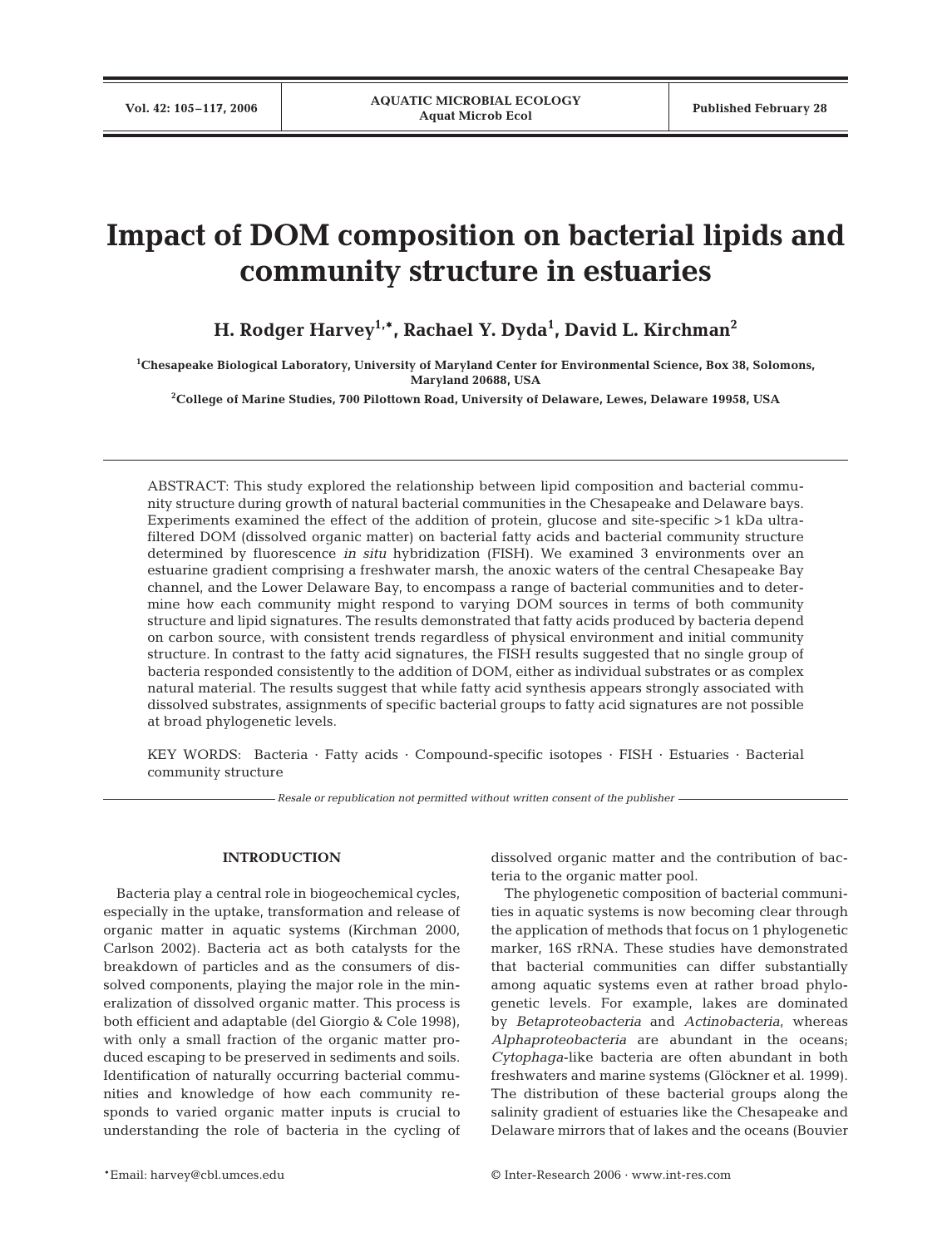& del Giorgio 2002, Kirchman et al. 2005), yet salinity is only one of several factors thought to shape the composition of bacterial communities. Although the controls on bacterial community composition are not fully understood, the quantity and quality of organic material as substrates are likely to be important factors.

Cellular components other than RNA have also been used as taxonomic markers of microbes (including both bacteria and Archaea) and as indicators of their potential contribution to organic material in natural environments. Membrane lipids, especially fatty acids, have received significant attention (Ratledge & Wilkenson 1988, Harvey & Macko 1997, Zou et al. 2004), as the presence of bacteria has often been inferred from data on odd- and branched-chain fatty acids known to be synthesized by bacteria in culture (Kaneda 1991), and specific hydroxy fatty acids have also been attributed to bacteria in the oceans (Wakeham 1999). Unique lipids have been identified in bacteria responsible for specialized processes, for example the ladderane lipids in bacteria carrying out anaerobic nitrate reduction (Sinninghe Damsté et al, 2002). Many members of the kingdom Archaea also have distinctive lipid signatures because of the unique sn-2,3 rather than sn-1,2 stereochemistry of the glycerol moiety and the presence of ether-bound membrane lipids with isoprenoidal carbon skeletons rather than ester-linked alkyl lipids (Koga et al. 1998). The lipid signatures of Archaea have even been used to follow the distribution of groups which have not yet been successfully cultured (Bian et al. 2001, Sturt et al. 2004). Although it has long been suggested that bacterial community structure can be examined through fatty acid profiling (Guckert et al. 1985), these acids vary greatly among culturable bacteria and others such as the branched acids do not appear to be universal (Kaneda 1991). Harvey and Macko (1997) documented this complication, noting that while concentrations of specific odd- and branched-chain bacterial fatty acids were higher during active microbial degradation of phytoplankton, branched acid concentration corresponded poorly with bacterial carbon calculated from cellular abundance. As a result, it remains unclear if specific lipids can provide quantitative measures of bacterial biomass and if there is any association between bacterial lipids and their community structure as revealed by RNA-based methods.

In this study, we explored the relationship between lipid composition and bacterial community composition in experiments with bacterial communities of the Chesapeake and Delaware Bays. These experiments examined the effect of the addition of different organic compounds on bacterial lipid distribution and bacterial community structure as determined by fluorescence *in situ* hybridization (FISH). The organic compounds included dissolved protein, glucose and site-specific >1 kDa ultrafiltered DOM. The environments covered an estuarine gradient: a freshwater marsh, the anoxic waters of the central Chesapeake Bay channel, and the Lower Delaware Bay which is open to the coastal ocean. On selected samples, compound-specific isotopic analysis was performed on fatty acids to ascertain that substrates were directly incorporated and used for cellular synthesis. The overall goal was to investigate the response of natural bacterial communities in these diverse environments and to examine the potential relationship between bacterial cell membrane lipids and community structure.

### **MATERIALS AND METHODS**

**Study sites.** The Delaware estuary is a highly urbanized system extending 212 km from the bay mouth to the upstream limit of tidal influence at Trenton, New Jersey. The estuary is generally well mixed, except during high river-flow in early spring, with a classic 2-layer circulation pattern (Sharp et al. 1986) and changing DOM composition, depending on location (Mannino & Harvey 1999). Sampling took place from August 27 to 31, 2002, at 2 locations in the Delaware characterized by differing physiochemical characteristics. The Marsh site is a freshwater marsh (salinity = 2) and is heavily influenced by tidal cycles, with significant amounts of humic and organic material. The Lower Bay site is near the mouth of the estuary and characterized by high salinity (salinity  $= 31.5$ ) and high productivity (Sharp et al. 1982, Pennock & Sharp 1986). The third site comprised the deep channel of the nearby Chesapeake Bay which undergoes seasonal anoxia (salinity  $= 15$ ). Anoxic waters were present within 3 m of the surface during the time of sampling (G. Luther unpubl. data).

**Experimental incubations and sampling.** At the Lower Bay and Marsh sites, water was obtained from 1 m depth using a peristaltic pump and was filtered inline through Gelman cartridge filters of 3.0 and 0.2 µm pore size. At the Chesapeake Bay site, water was collected similarly from 12 m to obtain anoxic waters. Prior to water collection, clean 20 liter carboys used in the incubations were rinsed with 2 l of 0.2 µm filtered water three times for a total rinse volume of 6 l. Carboys were filled by filtering directly into carboys with 18 l of 0.2 µm-filtered water plus a 2 l inoculum of 3.0 µm filtered water.

We applied 3 treatments plus controls (no addition) at each site: (1) 1 mg  $l^{-1}$  bovine serum albumin (BSA), (2) 10  $\mu$ M glucose, and (3) > 1 kDa dissolved organic matter (DOM). DOM was collected and concentrated from 20 l of water at each site by ultrafiltration immedi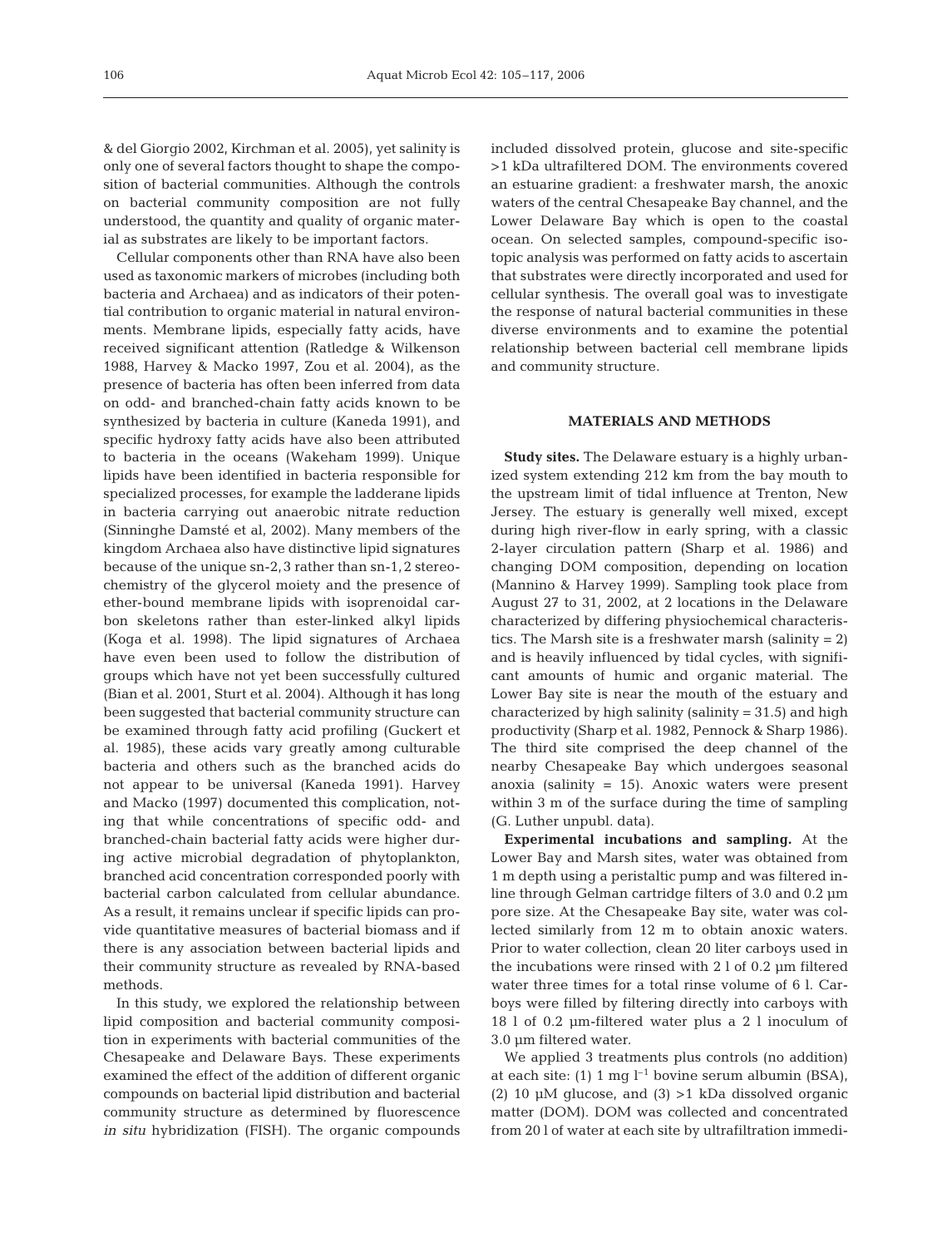ately prior to incubations and was added to the carboys to effectively double >1 kDa DOM concentrations. The >1 kDa DOM filtrate was obtained using an Amicon DC-10L tangential-flow ultrafiltration unit with the S10N1 filter (Mannino & Harvey 1999). Following the carbon addition, all carboys were thoroughly mixed and incubated in the dark for 48 h at ambient water temperatures using a flow-through system on deck. At 24 and 48 h, waters from each treatment and control were subsampled by filtration onto combusted 47 mm GF/F filters (using vacuum-filtration) for lipid analysis, and immediately frozen until analysis. For microscopic determination of bacterial abundance, biovolume and taxonomic identity, whole-water subsamples were fixed with 2% (v/v) paraformaldehyde and refrigerated overnight. Bacteria were then filtered onto 0.2 µm polycarbonate filters and stored at –20°C until analysis.

**Bacterial numbers and community structure.** Bacterial abundance and cell volume were determined using a semi-automated microscopy and imageanalysis approach (Cottrell & Kirchman 2004) after staining with 4', 6-diamidino-2 phenylindole (DAPI). Bacterial community structure was examined by FISH with oligonucleotide probes. Water for this analysis was preserved in fresh paraformaldehyde (2%, final concentration) overnight and then filtered through 0.2 mm polycarbonate filters. The FISH procedure was as described previously (Cottrell & Kirchman 2004). In brief, the relative abundance of major phylogenetic groups was determined using CY3-labeled (MWG Biotech) Probe Eub338 for bacteria, Alf968 for *Alphaproteobacteria*, Bet42a for *Betaproteobacteria*, Gam42a for *Gammaproteobacteria* and CF319a for *Cytophaga*-like bacteria. Unlabeled competitor probes were also used for distinguishing *Betaproteobacteria* and *Gammaproteobacteria.* A negative control probe was used to examine non-specific binding. After staining with DAPI, the sample was mounted with Vectashield and Citifluor (1:4) and examined with a semi-automated image-analysis system coupled to an Olympus epifluorescence microscope (Cottrell & Kirchman 2004).

**Lipid analysis.** Lipids were extracted from the 3.0 µm inoculum waters at 24 and 48 h time points of incubations from all 3 stations, as outlined in Mannino and Harvey (1999). Briefly, samples were ultrasonically extracted in a mixture of  $CH<sub>2</sub>Cl<sub>2</sub>:MeOH$  (1:1) in solvent-rinsed glass test tubes with Teflon-lined caps for 45 min followed by extraction overnight at 4°C. Total lipids were extracted 3 times and consolidated, and the solvent was removed using rotary evaporation. Internal standards included non-decanoic acid and 5α-cholestane which were added after consolidation of total lipid extracts. Neutral lipids were derivatized at 50°C for 15 min using bis(trimethylsilyl)trifluoroacetamine [BSTFA] amended with 25% pyridine. Fatty acids were methylated using boron trifluoride in methanol at 70°C for 30 min. Polar and neutral lipids were quantified using capillary gas chromatography (HP5890 II). Lipids were separated using a J&W Scientific DB-5 fused-silica column (60 m length  $\times$  0.32 mm inner diameter  $\times$  0.25 µm film thickness) with quantification by flame-ionization detection. Samples were injected in the splitless mode (oven temperature 50°C; injector at 225°C), with hydrogen as the carrier gas. Structural identification utilized an Agilent 6890 GC coupled to an Agilent 5973N mass selective detector using identical conditions as above but with helium as the carrier gas. Double-bond positions of monounsaturated fatty acids were identified by GC-MS analysis as the dimethyl disulfide (DMDS) adducts (Nichols et al. 1986).

To validate that fatty acid distributions were the result of biosynthesis of added substrates at the Lower Bay site, natural isotopic abundance of individual fatty acids for control and protein incubations was determined by GC coupled to a stable-isotope ratio massspectrometer (IRMS). The GC conditions and column were identical to that described above, with the eluent passing through a combustion interface and isotopic abundance of  $CO<sub>2</sub>$  determined on a VG Optima mass spectrometer. The  ${}^{13}C/{}^{12}C$  ratio is expressed in ‰ relative to the Peedee belemnite standard by the conventional notation. Typical precision  $(\pm 1$  SD) for sample components as measured by repeated injections ranged from 0.2 to 0.5‰.

#### **RESULTS**

#### **Bacterial growth and response to substrates**

Total bacterial abundance in the 3.0 µm filtered water used for regrowth experiments was similar in the marsh (1.9  $\times$  10<sup>9</sup> cells l<sup>-1</sup>) and lower bay sites (1.4  $\times$  10<sup>9</sup> cells  $l^{-1}$ ), and lower in anoxic Chesapeake Bay waters  $(4.0 \times 10^8 \text{ cells } l^{-1})$ . Bacterial abundance rapidly increased (2- to over 7-fold) over the first 24 h of incubation (Table 1). After 24 h, bacterial abundance was typically higher in treatments with substrate addition compared to control incubations, except for the Lower Bay site where bacteria in the untreated control were higher than in treatments. In general, bacterial abundance and cell volume varied among treatments, although glucose and protein incubations at all sites had the highest bacterial abundances (cells  $l^{-1}$ ) and cell volume  $(\mu m^3)$ . DOM amendments showed the smallest overall increase in bacterial abundance over 24 and 48 h at all stations. Bacterial carbon remained the same or increased at 48 versus 24 h time points, with the exception of the Marsh site which showed a significant decrease in all incubations at 48 h (Table 1).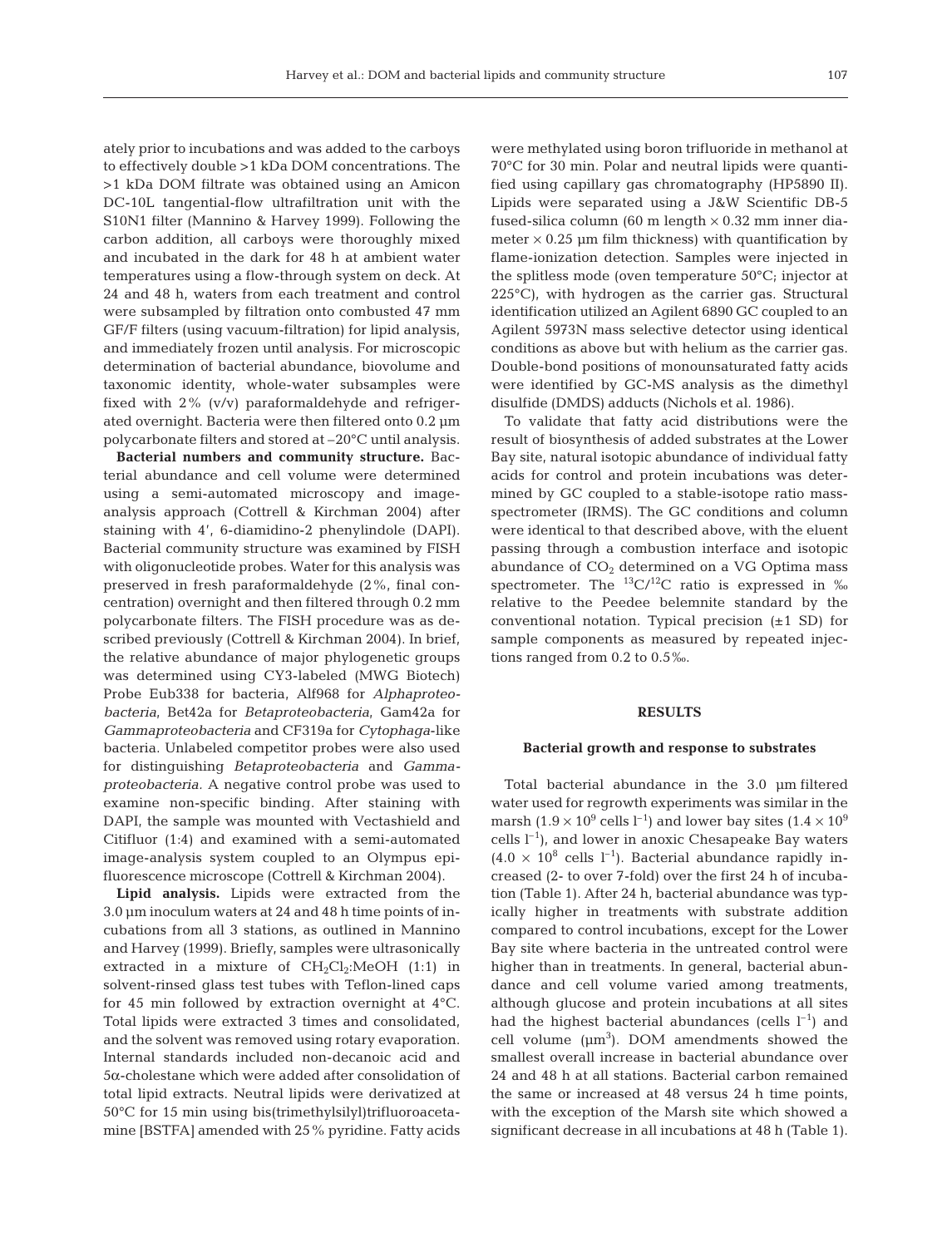| <b>Site</b>                                      | Inoculum | $24 h \longrightarrow$ |            |         | 48 h       |         |            |         |            |
|--------------------------------------------------|----------|------------------------|------------|---------|------------|---------|------------|---------|------------|
|                                                  |          | Control                | <b>BSA</b> | Glucose | <b>DOM</b> | Control | <b>BSA</b> | Glucose | <b>DOM</b> |
| Chesapeake Bay (anoxic)                          |          |                        |            |         |            |         |            |         |            |
| Total abundance $(\times 10^9$ $I^{-1})$         | 0.401    | 0.924                  | 2.044      | 7.399   | 1.308      | 0.887   | 6.749      | 6.181   | 1.427      |
| Biovolume $(\mu m^3)$                            | 0.0432   | 0.0665                 | 0.0991     | 0.0674  | 0.0573     | 0.0456  | 0.0663     | 0.0751  | 0.0479     |
| Bacterial carbon ( $\mu$ g C l <sup>-1</sup> )   | 1.124    | 3.996                  | 13.172     | 32.409  | 4.873      | 2.627   | 29.105     | 30.167  | 4.446      |
| <b>Lower Delaware Bay</b>                        |          |                        |            |         |            |         |            |         |            |
| Total abundance $(\times 10^9$ l <sup>-1</sup> ) | 1.390    | 6.295                  | 3.802      | 4.799   | 3.168      | 2.803   | 8.447      | 2.524   | 3.208      |
| Biovolume $(\mu m^3)$                            | 0.0377   | 0.0404                 | 0.0581     | 0.0403  | 0.0417     | 0.0502  | 0.0483     | 0.0825  | 0.0619     |
| Bacterial carbon ( $\mu$ g C l <sup>-1</sup> )   | 3.402    | 16.548                 | 14.349     | 12.579  | 8.586      | 9.144   | 26.534     | 13.540  | 12.899     |
| Marsh (freshwater)                               |          |                        |            |         |            |         |            |         |            |
| Total abundance $(\times 10^9$ l <sup>-1</sup> ) | 1.856    | 6.590                  | 13.629     | 11.462  | 6.622      | 1.463   | 1.578      | 1.692   | 1.815      |
| Biovolume $(\mu m^3)$                            | 0.0280   | 0.0466                 | 0.0467     | 0.0766  | 0.0453     | 0.0328  | 0.0593     | 0.0492  | 0.0438     |
| Bacterial carbon ( $\mu$ g C l <sup>-1</sup> )   | 3.372    | 19.981                 | 41.388     | 57.049  | 19.483     | 3.117   | 6.079      | 5.410   | 5.173      |

Table 1. Bacterial abundance, biovolumes and organic carbon in sample waters and regrowth experiments for the 3 sites in the Chesapeake and Delaware bays. Bacterial carbon was calculated assuming 65 fg C  $\mu$ m<sup>-3</sup>. BSA: bovine serum albumin

The Marsh site was unique among the incubations in that it showed the greatest increase in bacterial numbers after 24 h, but a rapid decline by the 48 h time point. Such decreases in bacterial numbers were dramatic (>10-fold) and not seen in other incubations. The rapidity of such changes suggests the presence of micrograzers which were not fully excluded by the 3.0 µm filter and responded to the rapid increase in bacterial numbers over the first 24 h. Lipid analysis of 48 h Marsh incubations confirmed the presence of tetrahymanol, a specific biomarker for bacterivorous ciliates (Harvey & McManus 1991). Because of the presence of grazers, these samples were excluded from analyses of bacterial carbon and lipid profiles.

#### **Bacterial community and substrate response**

The percentage of cells detected by the general FISH bacterial probe (EUB338) ranged from 70% in anoxic Chesapeake waters to 83 and 87% in the Lower Bay and Marsh sites, respectively (Fig. 1). Within each site, all 4 major phylogenetic groups were observed in significant numbers. Bacterial community structure, as revealed by FISH analysis, suggested that the 3 sites contained different resident communities. Chesapeake waters contained similar distributions among the 4 groups, ranging from 24% for *Alphaproteobacteria* to 33% of total cell abundance for the *Cytophaga*-like bacteria. In the Lower Bay site, *Alphaproteobacteria* was more prevalent, accounting for 48% of total abundance, with the next most abundant group being *Cytophaga*-like bacteria (21%). *Alphaproteobacteria* and *Betaproteobacteria* abundance in the Lower Bay were similar to those in Chesapeake Bay, making up 21 and 24% of total abundance, respectively. *Gamma-* *proteobacteria* accounted for 10% of cell abundance in the freshwater marsh waters, with the 3 remaining groups roughly equal in abundance (Fig. 1).

Over the 48 h incubation period, the bacterial community changed in both unamended controls and treatments with various substrate additions (Fig. 1). The most dramatic shifts were in the additions to anoxic Chesapeake incubations. After 48 h, the *Cytophaga*-like bacteria dominated the glucoseamended incubations (84% of total) and the *Gammaproteobacteria* group dominated the incubations with added protein (76%). Substrate additions to Lower Bay waters led to more rapid growth of *Alphaproteobacteria* (Fig. 1) and an overall decrease in *Betaproteobacteria*. The freshwater marsh treatments showed a varied pattern of growth among each group, but a consistent increase in the abundance of *Betaproteobacteria* was seen in all incubations. By 48 h in the marsh incubations, bacterial numbers were impacted by micrograzers with a sharp decrease in abundance not seen in controls or other treatments.

Bacterial communities in the control incubations and DOM-amended incubations corresponded closely at each of the 3 sites, despite the differences among bacteria communities in each location at time zero. In anoxic Chesapeake waters, *Gammaproteobacteria* grew fastest (to 42% of total abundance in DOM incubation) with a decrease in *Alphaproteobacteria* and *Cytophaga*-like groups. In the Lower Bay, *Betaproteobacteria* became a minor component (<5% of abundance in the control and DOM), whereas *Alphaproteobacteria* increased substantially in the DOM treatment (Fig. 1). The Marsh site DOM addition showed a similar increase in *Alphaproteobacteria* (from 18 to 48%); other groups in controls and the DOM treatment did not change substantially.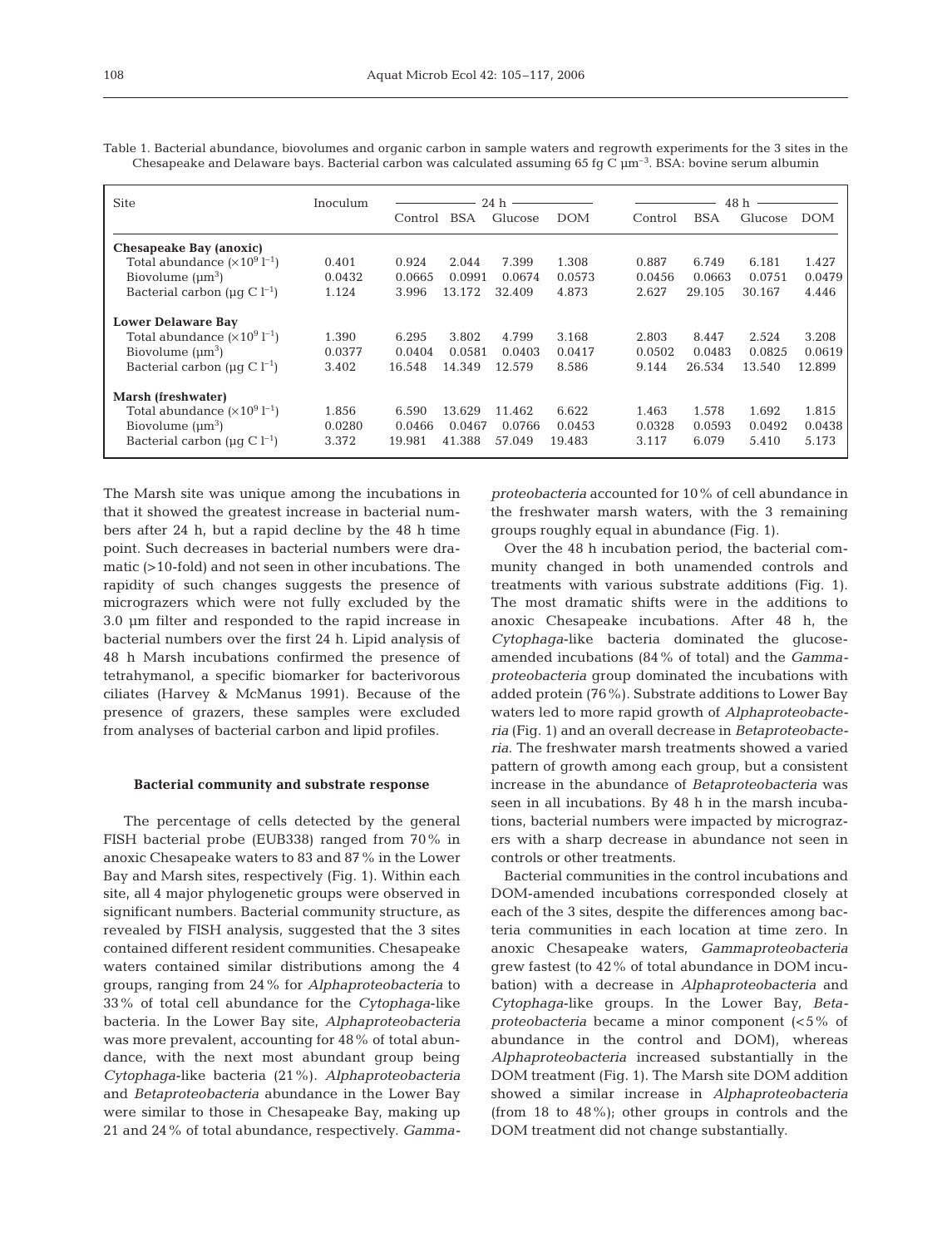

Fig. 1. Bacterial community structure at Chesapeake Bay (anoxic) Lower Delaware Bay (open to ocean), and freshwater marsh described by 16S fluorescence *in situ* hybridization (FISH) analysis. Results are shown for all 3 sites after 48 h incubations as percentage of cell abundance. Eub338: general bacterial probe; alpha, beta and gamma: subdivisions of Proteobacteria

#### **Fatty acids during bacterial regrowth**

The amount and distribution of fatty acids relative to the inoculum waters changed within 24 h of substrate addition at all sites. With the single exception of the Lower Bay control, fatty acid concentrations increased significantly among all sites and treatments (Table 2). The Lower Bay location showed the greatest changes in concentration range relative to the inoculum water, from a 1.6-fold increase in total fatty acids for DOM additions (from 79 to 125 ng fame  $\mu$ g C<sup>-1</sup>) to over 10 fold (860 ng fame  $\mu$ g C<sup>-1</sup>) for glucose-amended waters. Among all 3 sites total fatty acid concentrations were generally highest in glucose and protein additions at 24 h, but showed more variability by 48 h. The Marsh site had the highest fatty acid concentration among any treatments but this result should be interpreted with caution, since some fraction included ciliates and probably other micrograzers. The increase in polyunsaturated acids in the marsh samples, a type of fatty acid rarely found in estuarine and coastal marine bacteria, further supports the occurrence of significant eukaryotic growth in these incubations by 48 h.

An important observation was that shifts in fatty acid distribution during bacterial growth were substratespecific, regardless of sample site (Table 2). Saturated fatty acids, dominated the initial fatty acid distribution at all sites, comprising 37 to 60% of the fatty acids depending on location (Fig. 2A). After 24 h, control and DOM incubations showed increases in monounsaturated fatty acids and branched acids, with saturated and monounsaturated fatty acids contributing about equally. By 48 h, however, the lipid distribution had shifted, and monounsaturated fatty acids, in particular 16:1Δ9 and 18:1Δ11, made up the majority of the lipids in both incubations (32 to 57%). Monounsaturated fatty acids (16:1Δ9 and 18:1Δ11) also dominated the glucose-amended incubations, making up 56 to 72% of the total fatty acids at all 3 sites (Table 2). The most dramatic change in fatty acid composition was seen for protein-amended incubations, in which branched- and odd-chain fatty acids increased substantially at all 3 locations (Fig. 2). Within 24 h, the  $15:1\Delta4$  and  $15:0$  iso acids alone increased from 8% to at least 58% of the total fatty acids in the protein treatments for freshwater, anoxic and lower estuarine environments, relative to the initial lipid composition. By 48 h, however, concentrations of these fatty acids had decreased for the marsh incubation (a possible consequence of grazing), but remained at over 60% of total fatty acids in the Chesapeake and Lower Bay sites.

Although protein additions elicited the synthesis of specific branched fatty acid among all environments, a number of site-specific shifts were also observed. At the anoxic Chesapeake site, fatty acids concentrations in the control incubation nearly doubled from 24 to 48 h, yet the total concentration of fatty acids in the DOM treatment remained relatively constant (Table 2A). Glucose-amended incubations also remained relatively constant in terms of fatty acid content after 24 h, with little exchange among major fatty acid groups (Fig. 2A). In contrast, Lower Bay waters showed a continual increase in total fatty acids over 48 h for control and DOM incubations, but remained lower than either of the 2 other sites despite similar fatty acid class-distributions (Fig. 2B). The glucose addition to Lower Bay waters resulted in the highest fatty acid concentrations of any site (860 ng fatty acid methyl esters [FAME]  $\mu$ g C<sup>-1</sup>) if 48 h Marsh samples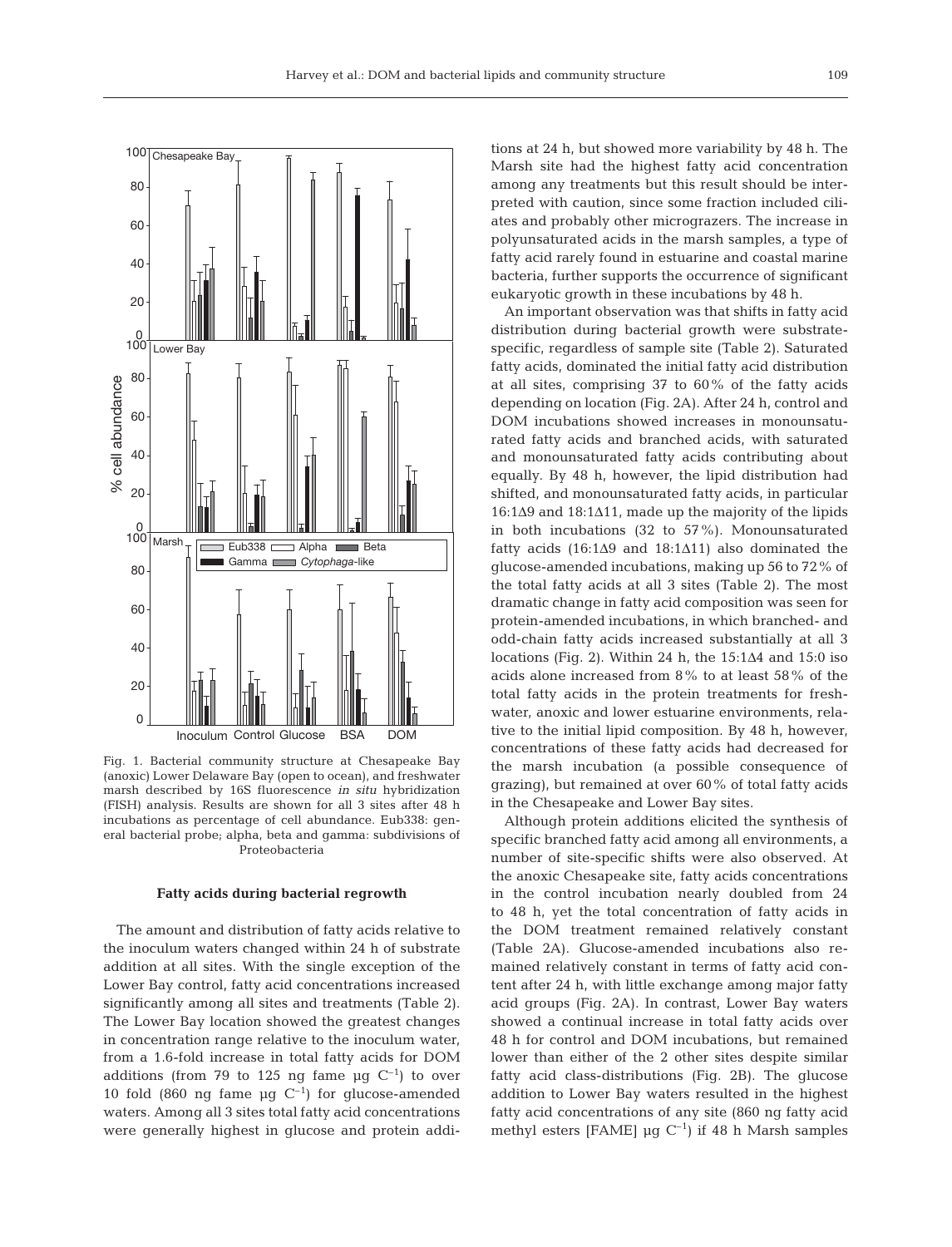Table 2. Concentration and distribution of fatty acids in sample waters and regrowth experiments for (A) Chesapeake Bay,<br>(B) Lower Delaware Bay, (C) Freshwater marsh. coel: coeluting peaks; nf: not found;  $\Delta$ : no. double carboxyl end; br: branched; i: iso; a: anteiso. Concentrations calculated using both cell abundance and cell volume: assuming  $65$  fg C  $\upmu \text{m}^{-3}$ 

| Fatty acid                             | Inoculum      | $- 24 h -$ |                 |                     |             | $-48h -$                              |                   |  |  |
|----------------------------------------|---------------|------------|-----------------|---------------------|-------------|---------------------------------------|-------------------|--|--|
| $(ng FAME \mu g^{-1} C)$               |               |            |                 | Control BSA Glucose | <b>DOM</b>  | <b>BSA</b><br>Control<br>Glucose DOM  |                   |  |  |
|                                        |               |            |                 |                     |             |                                       |                   |  |  |
| (A) Chesapeake Bay (anoxic)            |               |            |                 |                     |             |                                       |                   |  |  |
| 13:0i                                  | $0.0\,$       | nf         | $0.6\,$         | $0.0\,$             | $^{\rm nf}$ | $2.0\,$<br>$0.1\,$<br>nf              | $\mathop{\rm nf}$ |  |  |
| 14:0                                   | $7.0\,$       | 17.4       | 6.2             | 10.6                | 13.1        | 26.5<br>5.4<br>10.0                   | 8.9               |  |  |
| $15:1\Delta4$                          | 0.4           | 1.6        | 55.3            | 0.2                 | nf          | 3.1<br>76.3<br>0.3                    | nf                |  |  |
| 15:0i                                  | 1.6           | 4.6        | 86.4            | 0.8                 | 2.8         | 8.9<br>125.3<br>1.9                   | 2.7               |  |  |
| 15:0a                                  | 0.7           | nf         | coel            | 0.4                 | $2.1\,$     | nf<br>0.9<br>0.6                      | 1.9               |  |  |
| 15:0<br>16:4                           | $0.3\,$<br>nf | 1.9        | 1.8             | $0.3\,$<br>nf       | 2.8         | 5.5<br>3.9<br>0.3<br>nf               | $4.4\,$           |  |  |
| 16:0br                                 | 0.7           | nf<br>1.8  | nf<br>1.4       | 0.8                 | nf<br>1.7   | nf<br>nf<br>6.3<br>1.8<br>$^{\rm nf}$ | nf<br>2.0         |  |  |
| $16:1\Delta9$                          | 16.1          | 46.2       | 23.2            | 134.9               | 31.4        | 39.1<br>79.3<br>128.3                 | 45.3              |  |  |
| 16:2                                   | $1.4\,$       | 1.4        | $1.2\,$         | 32.9                | $1.9\,$     | $3.0\,$<br>26.3<br>1.0                | $3.8\,$           |  |  |
| $16:1 \triangle 11$                    | 3.1           | $4.0\,$    | 1.4             | 1.8                 | $3.0\,$     | 7.5<br>1.4<br>1.8                     | 5.1               |  |  |
| 16:0                                   | 32.1          | 69.1       | 19.3            | 97.1                | 51.0        | 105.3<br>25.8<br>109.2                | 54.2              |  |  |
| $17:1\Delta9$                          | nf            | nf         | coel            | nf                  | nf          | 5.4<br>nf<br>nf                       | nf                |  |  |
| 17:0i                                  | nf            | nf         | 1.8             | nf                  | 0.7         | 4.0<br>nf<br>nf                       | 0.8               |  |  |
| $18:2+18:4$                            | 0.4           | 0.7        | 0.5             | 0.4                 | 0.7         | $1.4\,$<br>0.6<br>0.6                 | $\rm 0.8$         |  |  |
| 18:2                                   | 0.9           | 4.2        | 2.0             | 1.2                 | $3.9\,$     | 5.9<br>7.1<br>1.2                     | 3.6               |  |  |
| $18:1\Delta9$                          | 2.9           | 20.9       | 3.9             | $\ \, 8.4$          | 10.9        | 52.4<br>9.4<br>9.8                    | 10.5              |  |  |
| $18:1\Delta11$                         | 6.4           | 33.5       | 31.6            | 137.3               | 54.5        | 74.1<br>57.9<br>125.9                 | 76.3              |  |  |
| 18:2                                   | 0.4           | 1.2        | 1.0             | 11.5                | 1.6         | $3.3\,$<br>1.4<br>10.2                | $2.8\,$           |  |  |
| 18:0                                   | 7.2           | 14.4       | $2.1\,$         | 7.4                 | 12.9        | 41.1<br>2.7<br>7.9                    | 12.7              |  |  |
| $19:1\Delta13$                         | 0.5           | 1.8        | 1.1             | $3.0\,$             | 3.4         | $6.2\,$<br>3.6<br>5.5                 | 5.9               |  |  |
| 20:4                                   | 0.5           | 0.8        | 0.1             | 0.1                 | $0.5\,$     | 2.2<br>0.2<br>0.3                     | 0.4               |  |  |
| 20:5                                   | $1.2\,$       | 5.3        | 1.0             | 1.3                 | 1.3         | 13.4<br>1.0<br>1.8                    | $2.0\,$           |  |  |
| 22:5                                   | 0.9           | 0.3        | 0.0             | 0.1                 | 0.1         | 1.4<br>0.0<br>0.2                     | 0.1               |  |  |
| 22:6                                   | $0.2\,$       | 3.6        | 0.4             | $0.8\,$             | $0.9\,$     | 6.8<br>1.2<br>0.4                     | $1.0\,$           |  |  |
| 22:0                                   | nf            | nf         | coel            | nf                  | coel        | nf<br>nf<br>nf                        | nf                |  |  |
| Total                                  | 91.8          | 249.7      | 250.2           | 464.8               | 213.2       | 473.5<br>389.9<br>459.8               | 261.6             |  |  |
| (B) Lower Delaware Bay (open to ocean) |               |            |                 |                     |             |                                       |                   |  |  |
| 13:0i                                  | 0.1           | 0.0        | 5.6             | $0.4\,$             | $0.1\,$     | $0.2\,$<br>7.9<br>1.3                 | 0.5               |  |  |
| 14:0                                   | 6.3           | 2.9        | 9.5             | 38.3                | 8.5         | 9.6<br>40.3<br>11.5                   | 11.2              |  |  |
| $15:1\Delta4$                          | 0.7           | 0.4        | 65.9            | 2.3                 | 1.2         | 1.7<br>64.4<br>3.4                    | 1.9               |  |  |
| 15:0i                                  | 1.9           | 0.7        | 99.6            | 4.9                 | 1.5         | 3.8<br>12.7<br>103.8                  | 4.6               |  |  |
| 15:0a                                  | 0.7           | coel       | 1.4             | $2.2\,$             | 0.9         | $2.5\,$<br>1.9<br>4.2                 | $3.0\,$           |  |  |
| 15:0                                   | $0.8\,$       | 1.0        | $2.2\,$         | 21.2                | $3.0\,$     | 4.3<br>2.2<br>14.7                    | 4.9               |  |  |
| 16:4                                   | $0.2\,$       | nf         | nf              | nf                  | $^{\rm nf}$ | nf<br>nf<br>nf                        | nf                |  |  |
| 16:0 <sub>br</sub>                     | 0.9           | 0.3        | 1.1             | 2.5                 | 0.7         | 1.6<br>1.6<br>2.5                     | 1.4               |  |  |
| $16:1\Delta9$                          | 10.9          | 5.0        | 25.9            | 225.8               | 17.0        | 33.0<br>19.4<br>165.1                 | 40.7              |  |  |
| 16:2                                   | 0.8           | 0.1        | 0.4             | 123.3               | 0.6         | 1.0<br>0.3<br>41.7                    | 1.7               |  |  |
| $16:1 \triangle 11$                    | 0.7           | 0.5        | 1.7             | 4.5                 | $0.9\,$     | 2.6<br>1.7<br>3.7                     | 2.7               |  |  |
| 16:0<br>$17:1\Delta9$                  | 18.4<br>nf    | 14.6       | 25.0            | 206.7               | 31.2        | 3.0<br>88.0<br>nf                     | 17.7              |  |  |
| 17:0i                                  | nf            | nf<br>nf   | coel<br>$2.3\,$ | nf<br>nf            | nf<br>nf    | nf<br>nf<br>coel<br>nf<br>6.1<br>nf   | nf<br>nf          |  |  |
| $18:2+18:4$                            | 1.7           | 0.6        | $3.0\,$         | 4.6                 | $2.6\,$     | 3.6<br>5.7<br>3.2                     | 5.2               |  |  |
| 18:2                                   | 1.8           | 0.5        | 1.3             | 2.1                 | 1.4         | 1.9<br>1.3<br>0.6                     | 2.1               |  |  |
| $18:1\Delta9$                          | 4.7           | 1.7        | 4.9             | $7.2\,$             | 5.0         | 8.3<br>3.8<br>5.0                     | 9.6               |  |  |
| $18:1\Delta11$                         | $\rm 8.4$     | 6.6        | 33.0            | 109.1               | 26.9        | 47.4<br>41.9<br>81.0                  | 58.9              |  |  |
| 18:2                                   | $0.3\,$       | 0.3        | 0.6             | 7.8                 | $0.3\,$     | $0.2\,$<br>1.0<br>3.2                 | 1.4               |  |  |
| 18:0                                   | $3.3\,$       | 5.9        | 5.5             | 14.5                | 10.8        | 7.5<br>2.5<br>8.8                     | 11.0              |  |  |
| $19:1\Delta13$                         | $0.5\,$       | 0.9        | 2.0             | 4.6                 | 1.6         | 6.2<br>6.7<br>4.5                     | 6.8               |  |  |
| 20:4                                   | 0.7           | 0.1        | 0.4             | 0.7                 | $0.3\,$     | $0.4\,$<br>0.5<br>1.1                 | 0.7               |  |  |
| 20:5                                   | 4.8           | 0.9        | 2.7             | 7.4                 | 1.5         | 3.3<br>$2.3\,$<br>4.6                 | 2.6               |  |  |
| 22:5                                   | $\rm 0.3$     | 0.0        | 0.1             | $0.3\,$             | $0.1\,$     | 0.1<br>1.2<br>0.2                     | $0.3\,$           |  |  |
| 22:6                                   | 4.8           | 0.6        | 1.5             | 4.2                 | 1.0         | 2.5<br>2.6<br>1.5                     | 1.3               |  |  |
| 22:0                                   | $0.0\,$       | 0.1        | nf              | 25.9                | $0.2\,$     | coel<br>nf<br>nf                      | $0.6\,$           |  |  |
| Total                                  | 78.9          | 47.8       | 311.5           | 860.4               | 124.7       | 163.7<br>306.6<br>522.7               | 207.9             |  |  |
|                                        |               |            |                 |                     |             |                                       |                   |  |  |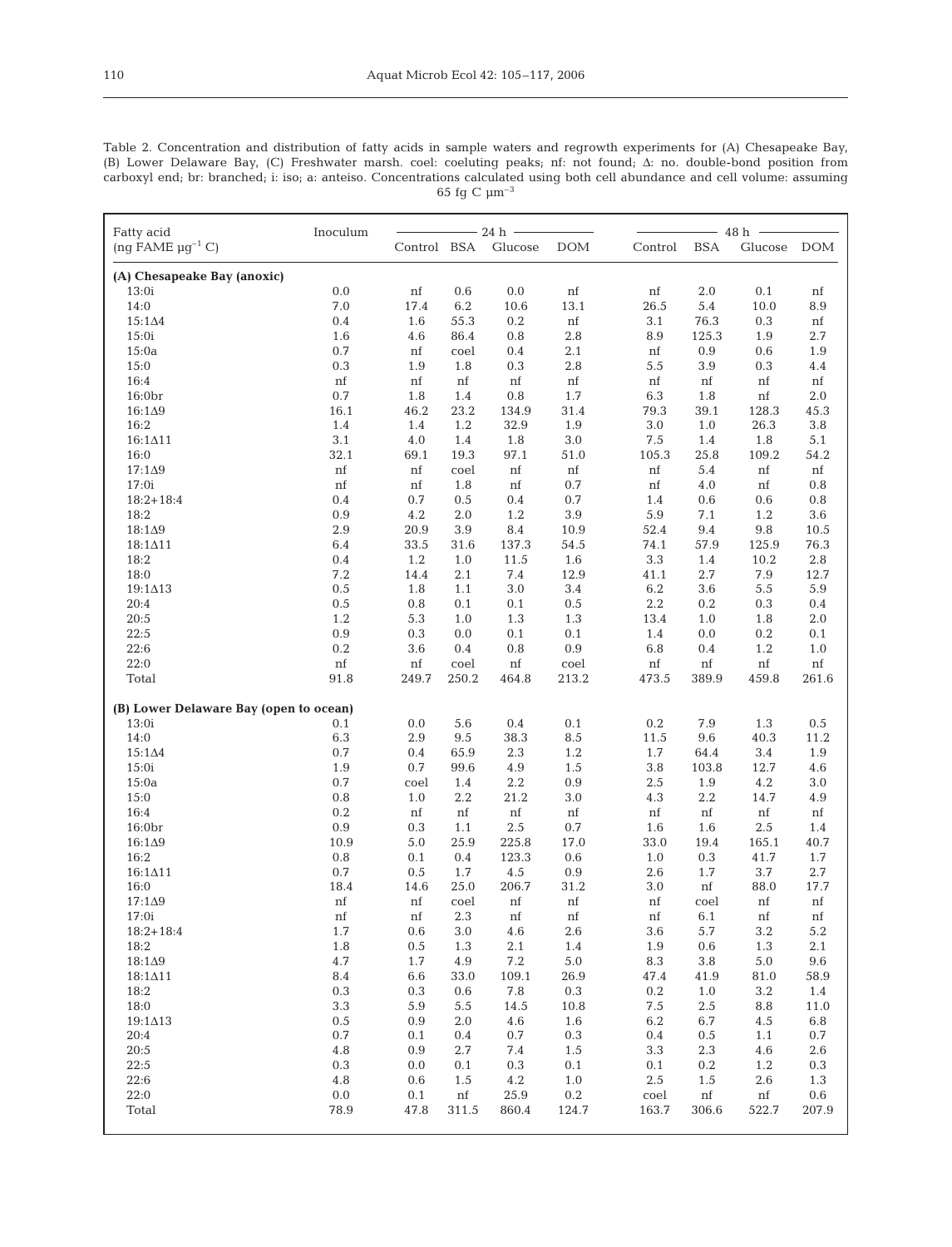| Fatty acid                        | Inoculum    | 24h         |       |         |            |                  | 48 h       |         |            |  |
|-----------------------------------|-------------|-------------|-------|---------|------------|------------------|------------|---------|------------|--|
| (ng FAME $\mu$ g <sup>-1</sup> C) |             | Control BSA |       | Glucose | <b>DOM</b> | Control          | <b>BSA</b> | Glucose | <b>DOM</b> |  |
| (C) Freshwater marsh              |             |             |       |         |            |                  |            |         |            |  |
| 13:0i                             | $0.2\,$     | 1.3         | 2.4   | 0.6     | nf         | 2.0              | 5.8        | 1.3     | 0.9        |  |
| 14:0                              | 3.6         | 7.0         | 3.5   | 4.8     | 8.2        | 66.7             | 24.4       | 44.2    | 66.2       |  |
| $15:1\Delta4$                     | 0.9         | 6.2         | 37.9  | 1.8     | 4.9        | 20.1             | 71.4       | 8.7     | 15.1       |  |
| 15:0i                             | $2.6\,$     | 13.0        | 59.8  | 5.5     | 13.3       | 69.4             | 83.6       | 69.8    | 30.4       |  |
| 15:0a                             | $1.5\,$     | 3.7         | 1.9   | 2.6     | 2.8        | 14.8             | 4.6        | 14.9    | 8.8        |  |
| 15:0                              | 0.3         | 1.7         | 0.8   | 1.6     | 2.1        | 12.0             | 4.7        | 12.6    | 14.4       |  |
| 16:4                              | 1.8         | 0.7         | 0.2   | coel    | coel       | $2.2\phantom{0}$ | 0.7        | 0.9     | 3.3        |  |
| 16:0br                            | $0.2\,$     | 3.7         | 3.1   | 1.8     | 2.9        | 37.1             | 24.1       | 19.6    | 38.7       |  |
| $16:1\Delta9$                     | 7.4         | 17.2        | 14.6  | 69.9    | 23.9       | 97.5             | 47.4       | 128.6   | 118.5      |  |
| 16:2                              | 0.7         | 1.8         | 0.8   | 1.8     | 1.7        | 27.0             | 10.6       | 5.8     | 25.6       |  |
| $16:1 \triangle 11$               | 0.5         | 0.9         | 0.7   | 1.1     | 1.4        | 13.1             | 4.5        | 6.6     | 13.5       |  |
| 16:0                              | 40.5        | 27.7        | 13.6  | 36.2    | 34.7       | 97.0             | 12.4       | 78.8    | 137.5      |  |
| $17:1\Delta9$                     | $^{\rm nf}$ | coel        | 7.3   | 0.1     | coel       | coel             | 48.4       | nf      | nf         |  |
| 17:0i                             | 0.2         | 1.6         | 3.4   | 0.3     | 0.6        | 19.4             | 41.0       | 14.0    | 3.3        |  |
| $18:2+18:4$                       | 1.4         | 2.2         | 1.2   | 2.0     | 2.1        | 22.1             | 14.6       | 27.8    | 14.9       |  |
| 18:2                              | $0.6\,$     | 0.7         | 0.5   | 0.7     | 1.3        | 17.4             | 14.0       | 53.7    | 22.8       |  |
| $18:1\Delta9$                     | 3.1         | 3.4         | 1.2   | 2.3     | 4.6        | 47.9             | 27.0       | 57.5    | 51.0       |  |
| 18:1411                           | 3.9         | 31.1        | 29.3  | 65.0    | 27.4       | 72.5             | 40.9       | 101.0   | 77.7       |  |
| 18:2                              | 0.1         | 0.1         | 0.4   | 0.3     | $0.6\,$    | 21.2             | 7.7        | 15.8    | 23.3       |  |
| 18:0                              | 7.2         | 4.1         | 2.1   | 2.3     | 7.5        | 38.2             | 15.4       | 33.6    | 31.1       |  |
| 19:1413                           | 0.2         | 3.5         | 2.0   | 3.7     | 2.8        | 23.0             | coel       | 41.6    | 11.1       |  |
| 20:4                              | $0.2\,$     | 0.8         | 0.3   | 0.6     | 0.8        | 45.1             | 104.7      | 160.8   | 29.3       |  |
| 20:5                              | $2.2\,$     | 7.4         | 3.1   | 2.8     | 6.9        | 213.7            | 201.9      | 208.6   | 182.6      |  |
| 22:5                              | 0.1         | 0.5         | 0.2   | 0.3     | 0.4        | 17.0             | 37.3       | 92.1    | 12.1       |  |
| 22:6                              | 3.8         | 9.1         | 2.6   | 1.9     | 10.3       | 295.7            | 121.9      | 235.6   | 268.5      |  |
| 22:0                              | 0.5         | 0.1         | coel  | 0.0     | coel       | 2.4              | 0.9        | 2.8     | 1.6        |  |
| Total                             | 87.5        | 158.4       | 201.6 | 215.1   | 170.8      | 1425.3           | 1115.6     | 1557.7  | 1320.3     |  |

Table 2 (continued)

with grazers are excluded. For the freshwater Marsh site, both protein and glucose treatments had similar amounts of total fatty acids (Table 2C), but with sharply different distributions of fatty acids (Fig. 2). Large increases were apparent in Marsh waters at 48 h, but the presence of micrograzers complicates interpretation of the values observed.

#### **Isotopic signatures of fatty acids**

Selected samples of 48 h incubations were used to examine the incorporation of substrates into fatty acids. For the protein incubations, the unique (–10.5‰) isotopic signature of BSA as the model protein should allow even small amounts of protein incorporation to be observed compared to the 13C values of DOM typical of these locales (i.e. –24.5 to –19.6; Harvey & Mannino 2001). The stable-isotope values of fatty acids in the control incubations range from  $-24.8$  to  $-34.7$  ‰, with variability that might be expected from communities reliant on the DOM remaining in the incubations (Table 3). In the protein incubations, however, the patterns were not uniform as might be expected from a single carbon source. Relative to the control, overall

shifts in stable-isotope values of fatty acids synthesized during the protein incubation ranged from +1.30 to –8‰, reflecting a selective incorporation of protein carbon into fatty acids during bacterial growth. The shift of –8‰ relative to isotopic values for fatty acids in the control incubation make it apparent that 15:1Δ4 and 15:0 iso fatty acids were synthesized using protein as a substrate. The stable isotope values of other fatty acids (14:0, 18:1Δ11) in the protein incubation changed by approximately 4‰ relative to the stable isotope values of individual fatty acids from the control incubation, indicating that these fatty acids were synthesized by several groups of bacteria using multiple substrates. The stable isotope values of  $12:0$ ,  $16:1\Delta9$ ,  $16:0$  and  $22:1\Delta13$  changed by  $\lt 2\%$  in the protein versus control incubations, suggesting that bacteria used naturally occurring DOM as the carbon source in the synthesis of these fatty acids.

#### **Bacterial lipid and carbon**

Using the cell abundance and biovolume data at 24 and 48 h, we also examined the relationship between fatty acids synthesized during growth and bacterial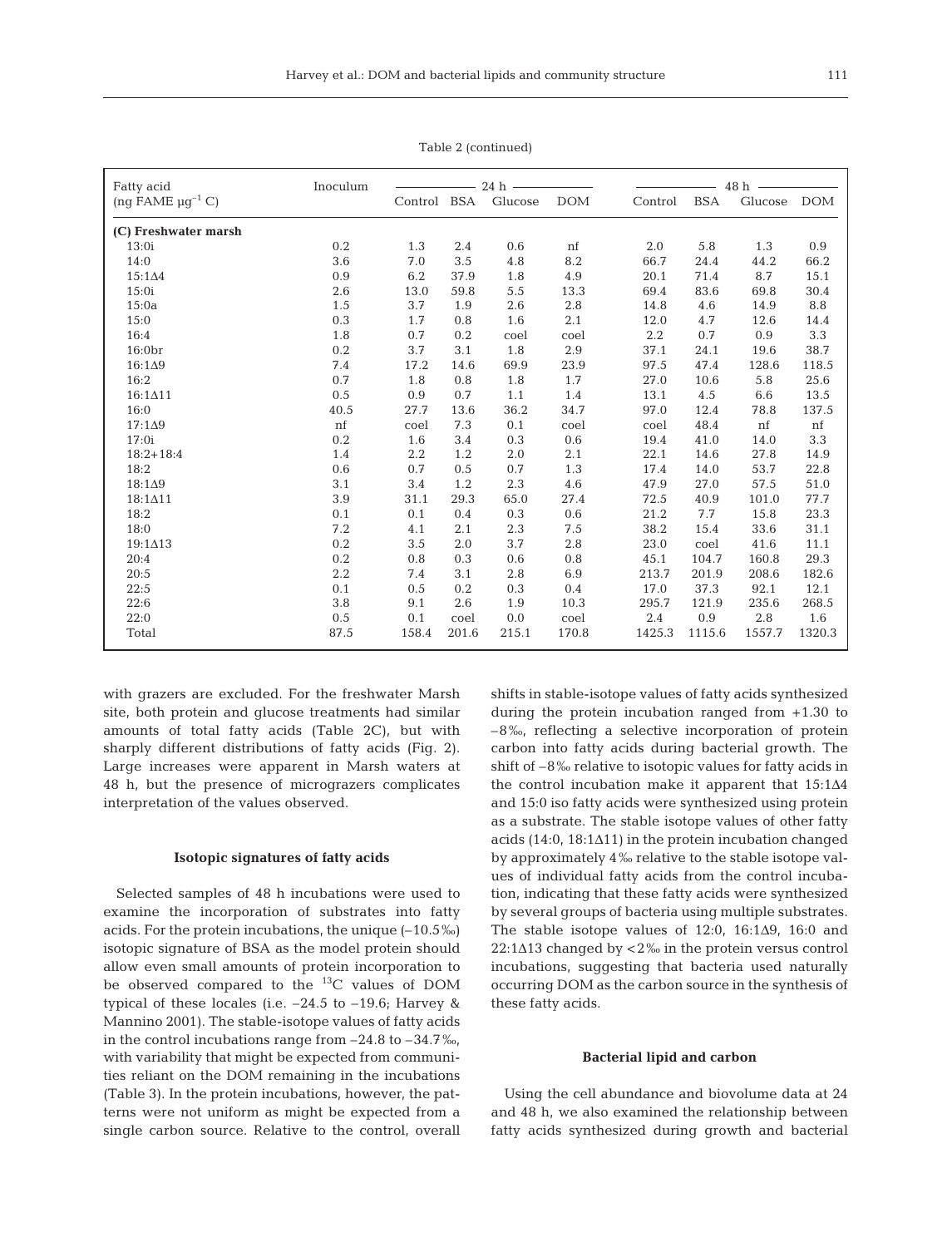

Fig. 2. Distribution of major fatty acid classes at (A) 24 h and (B) 48 h at all 3 sites. Inoculum waters at time 0 are shown for comparison. Additional polyunsaturated fatty acids seen in all Marsh treatments at 48 h were excluded. MUFA, PUFA: monounsaturated and polyunsaturated acids, respectively. Branched- (Br) and odd- (Odd) chain fatty acids are combined

Table 3. Carbon-isotopic (‰) values for selected fatty acids synthesized in control and protein-amended incubations of Lower Delaware Bay waters. nd: not determined

| Fatty acid                                                                   |                              | 14:0 $15:1\Delta4^a$ $15:0i^a$ $16:1\Delta9$ |                |                                                                              |     | $16:0$ $18:1 \triangle 11$ | 22:1413                       |  |  |
|------------------------------------------------------------------------------|------------------------------|----------------------------------------------|----------------|------------------------------------------------------------------------------|-----|----------------------------|-------------------------------|--|--|
| Control<br>Protein<br>Difference                                             | $-24.8$<br>$-21.4$<br>$-3.4$ | nd<br>$\overline{\phantom{a}}$               | $-26.7$<br>8.0 | $-27.8$ $-25.4$ $-31.3$<br>$-19.8$ $-18.7$ $-26.5$ $-26.7$ $-27.3$<br>$-1.3$ | 1.3 | 4.0                        | $-34.7$<br>$-32.8$<br>$-1.99$ |  |  |
| <sup>a</sup> Isotope signature for BSA used in additions was $-10.5 \pm 0.1$ |                              |                                              |                |                                                                              |     |                            |                               |  |  |

carbon. Bacteria responded rapidly to glucose additions and for all 3 locations, the glucose and protein treatments showed the greatest contribution to bacterial carbon. Both glucose and protein-amended incubations had the largest cell volume (maximum  $0.0991 \mu m^3$ , Table 1). Inoculum waters, control incubations and DOM treatment at all sites were lower and more variable. DOM additions did not lead to greater bacterial carbon at all sites until 48 h. Using summed fatty acid concentrations, the relationship between total fatty acids of natural bacterial communities after regrowth and bacterial carbon is shown in Fig. 3 for all 3 sites and substrates. Trace amounts of several algal fatty acids (e.g. 20:5, 22:6) were also observed in 3.0 µm filtered waters

(Table 2A–C) and thus PUFAs containing more than 2 double bonds were excluded from the regression analyses to avoid overlap. Values for the Marsh site (Fig. 3C) at 48 h were also excluded, since fatty acids could not be attributed to bacteria alone. Among the 3 sites, the anoxic waters of Chesapeake Bay showed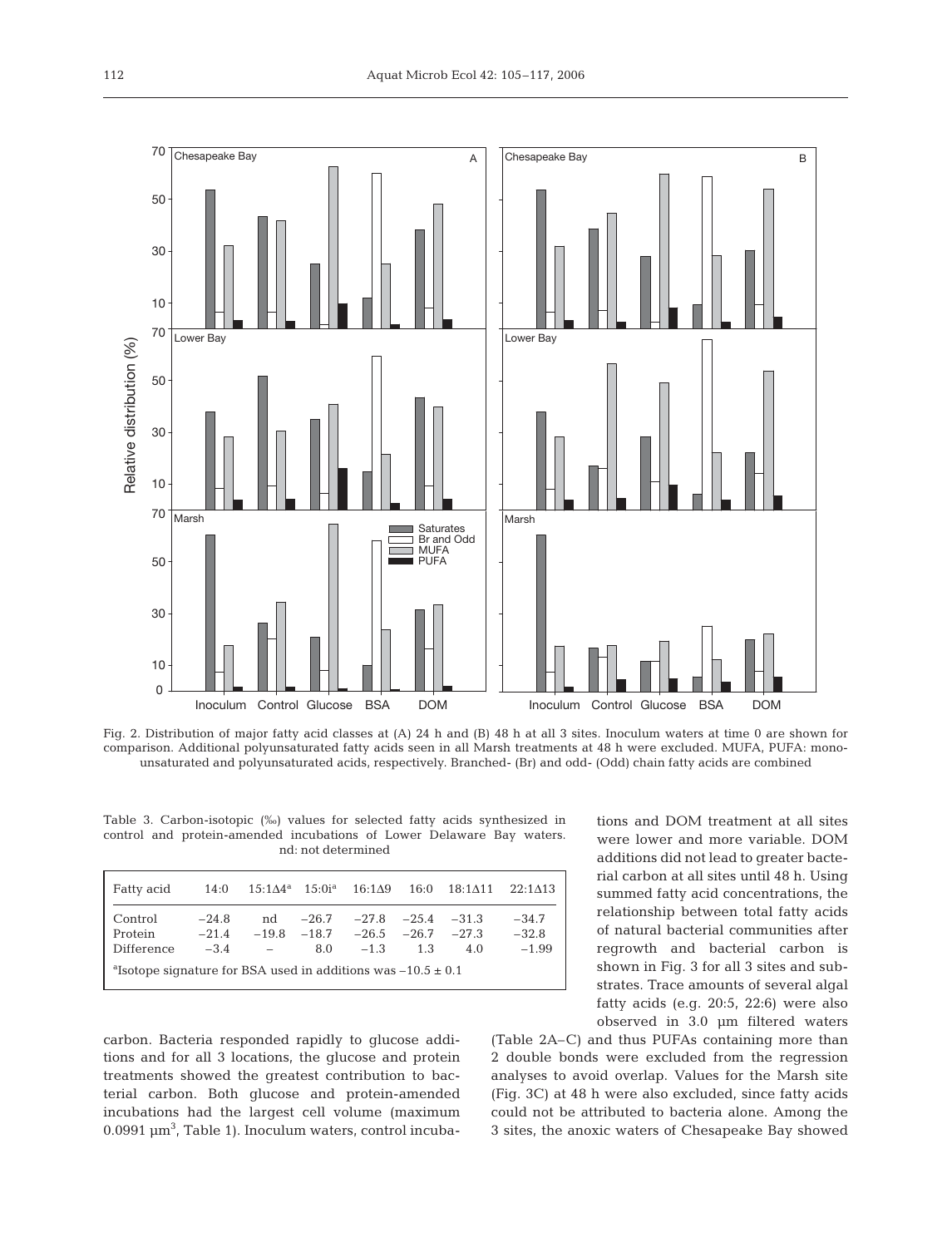

Fig. 3. Relationship between concentration of total fatty acids (fatty acid methylesters, FAME) and calculated bacterial carbon during bacterial regrowth for (A) Chesapeake Bay, (B) Lower Delaware Bay and (C) freshwater marsh; 48 h time points excluded from Marsh panel because of presence of microheterotrophs.  $p = 0.05$  in all cases

the most rapid increase in fatty acids with increasing bacterial carbon (Fig. 3A). Individually, the anoxic Chesapeake Bay site and the Marsh site showed a very close relationship between bacterial carbon and fatty acid concentration, with  $R^2$  values of 0.974 and 0.989, respectively. The correspondence in the Lower Bay between fatty acid concentration and bacterial carbon was much lower ( $R^2$  = 0.275), and skewed by the high lipid content of the glucose incubation at 24 h and the low lipid content of the 24 h control. When these time points were excluded,  $R^2$  value increased to 0.975. Perhaps more importantly, there remained a good relationship between fatty acid and bacterial carbon  $(R^2 =$ 0.608) even when all 3 sites and substrates were combined (Fig. 4). This was despite the large range in bacterial carbon, lipid concentrations and the inclusion of 3 distinct environments, and suggests that the relationship observed (FAME  $\lceil \mu g \rceil^{-1} \rceil = 0.2662 \times \text{bacterial car}$ bon  $\lceil \mu q \rceil^{-1} \rceil$  + 0.3383) can be used to estimate the lipid contribution of bacteria among diverse environments.



Fig. 4. Relationship between concentration of total fatty acids and calculated bacterial carbon at the 3 study sites after bacterial growth on controls or with supplemented DOM

#### **DISCUSSION**

The composition and quantity of substrates in DOM are thought to have major impacts on bacterial community structure, influencing both biomass and growth rates of the total bacterial assemblages (Carlson 2002). Some evidence suggests that bacterial groups are particularly adept at using select components of the DOM pool. For example, *Cytophaga*-like bacteria are thought to be proficient in using proteins and other high molecular weight DOM, based on pure culture studies (Kirchman 2002) and limited experiments with natural bacterial communities (Cottrell & Kirchman 2000, Kirchman et al. 2004). *Alphaproteobacteria*, including the abundant subgroup SAR11 (Morris et al. 2002), appear to use glucose, amino acids and perhaps other low molecular weight compounds (Cottrell & Kirchman 2000, Malmstrom et al. 2005). Some members of the *Gammaproteobacteria* may be opportunistic, and have been found to outcompete other groups in response to high DOM concentrations (Fuchs et al. 2000). We did observe a large increase in Gammaproteobacterial abundance after a glucose addition in 1 experiment. Our results, however, suggest that the situation is more subtle and complex, with a least some portion of the bacterial community responding to various organic compounds, depending on the site.

Some influence of substrate on bacterial community structure was apparent from the current results, perhaps best seen in the control and DOM supplemented incubations at each site. These incubations all showed similar distributions among the 4 bacterial groups, suggesting that the addition of DOM supplemented those substrates being used, with little influence on the overall bacterial community (Fig. 1). Yet, when a readily utilized substrate such as glucose was provided, community structure at each site varied sub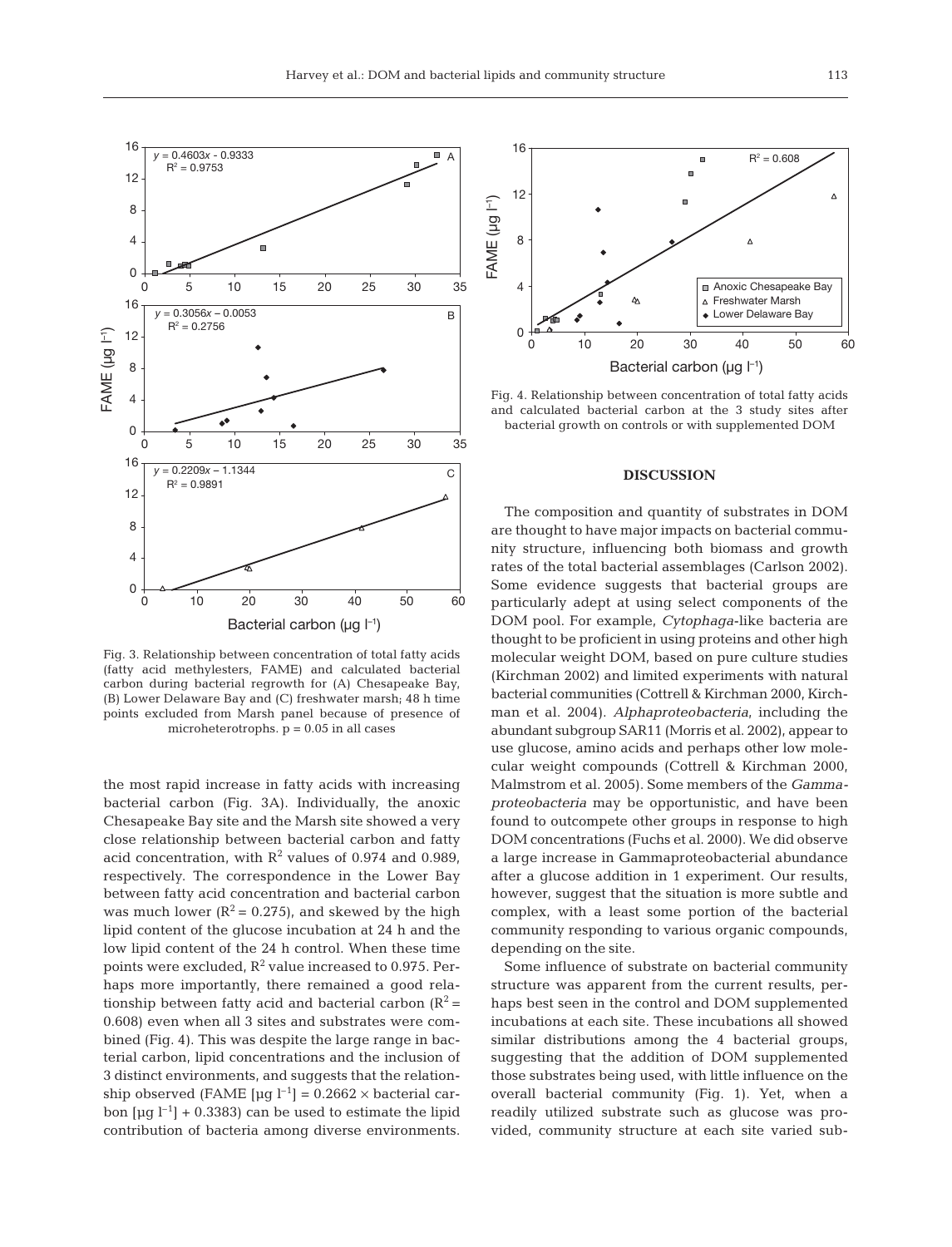stantially, suggesting that the substrate alone (or at least a single substrate) was not responsible for structuring the observed communities. Cottrell & Kirchman (2004) suggested that DOM and other 'bottom-up factors' are not the sole factors controlling the distribution of the major aquatic bacterial groups in the Delaware estuary. Given the large differences among the 3 sites (e.g. dissolved oxygen, salinity, DOM character), more detailed comparisons will be required to resolve the multiple factors that structure bacterial communities.

While the distribution and concentration of fatty acids and other cellular membrane components are widely used for examining sources of carbon (e.g. Volkman 1986, Harvey 1994, Wakeham et al. 2003), data on specific natural bacterial communities are rare. Typical filtration of particles in aquatic environments often captures not only bacteria, but also phytoplankton (autotrophic carbon) as cells or fragments, grazers and a variety of detrital material. Characterization of isolated bacteria has provided crucial insight, but it is well known that culturable bacteria differ substantially from the uncultured bacteria that dominate natural waters (Suzuki et al. 1997, Giovannoni & Rappé 2000), and even the chemotaxonomy of culturable bacteria can show great diversity (Suzuki et al. 1997). Consequently, it has been difficult to link ubiquitous components such as fatty acids to specific bacterial phylogenetic groups in natural environments.

The fatty acid distribution observed, and the dramatic changes with various substrates, suggests that lipid synthesis in growing bacterial communities responds similarly to available organic substrates. The case of protein additions clearly shows the consistent and substantial biosynthesis of branched fatty acids among 3 physical environments and varied bacterial communities. This consistency suggests that those bacteria which grew in response to dissolved protein rely on similar fatty acid synthesis pathways. Culture studies have shown that branched chain primers (e.g. 2- or 3-methyl butyrate) can be readily used by bacteria in place of acetate for fatty acid synthesis, leading to the production of C15 and C17 branched fatty acids (see review by Fulco 1983). The protein used (BSA) does not contain appreciable amounts of branched acids, but these are readily generated by deamidation and oxidative decarboxylation of the amino acids leucine, isoleucine and valine during protein hydrolysis (Chang & Fulco 1973, see Kaneda 1991). Given the rapid production of branched fatty acids as a major end product of cellular fatty acid synthesis, these amino acids appear to be preferentially used as starting material for subsequent fatty acid synthesis.

A major finding of this study is the consistency observed in lipid synthesis amongst several dissolved substrates and controls which was not reflected in bacterial community structure as measured by FISH patterns

(Fig. 1). It is widely recognized that that the bacterial groups defined by the FISH probes we used are quite broad and encompass many bacterial species (Giovannoni & Rappé 2000). As a result, any comparison of specific fatty acids and bacterial community distribution must take into account the potential for significant overlap in bacterial metabolic capacities among each of the 4 major bacterial groups. This is best seen in the protein incubations, where the bacterial community structure varied among the 3 sites while the fatty acid composition was nearly identical. The Lower Bay and Marsh treatments support this most clearly, with the 2 dominant branched fatty acids (15:0 iso and 15:1Δ4) present in high concentrations (Table 2B,C). Based on the empirical relationship found between total fatty acid concentrations and bacterial abundance (and thus carbon), the amount of branched acids greatly exceeds that which could be attributed to any single phylogenetic group. This would support the commonly held idea that branched fatty acid synthesis is widespread and common to multiple bacterial groups. Further support can be seen in the Chesapeake Bay protein additions, where the high abundance of *Gammaproteobacteria* was sufficient to supply all the branched fatty acid seen, yet this bacterial group was a minor contributor in Lower Bay protein incubations, which also showed high-branched fatty acid concentrations. This lack of concordance between fatty acid distributions and bacterial community structure was also seen, albeit less obviously, with glucose incubations in which monounsaturated fatty acids (especially the 18:1Δ11) increased substantially at all 3 sites without comparable changes among bacterial groups. The sum of these differences among fatty acid concentration, distribution and bacterial community structure suggests that fatty acid synthesis in response to specific substrates is shared among several bacterial phylogenetic groups, and that these groups are common to multiple bacterial groups as defined by FISH probes. As a result, while fatty acid synthesis appears strongly associated with response to substrate, assignments of specific bacterial groups to fatty acid signatures are not possible at these broad phylogenetic levels.

Although varied fatty acid composition is not uncommon amongst bacteria, less is known about the relationship of fatty acid composition and phylogeny. It does appear that bacteria isolated from similar environments and with similar phylogeny can display varied lipid signatures. In work by Mergaert et al. (2001), 137 strains of bacteria isolated from oligotropohic Arctic and Antarctic waters were divided into clusters based on numerical analysis of their fatty acid distributions. The clusters were then compared with 16S rRNA-sequencing of a portion of the isolated bacterial strains. Despite the fact that all bacterial were grown under identical conditions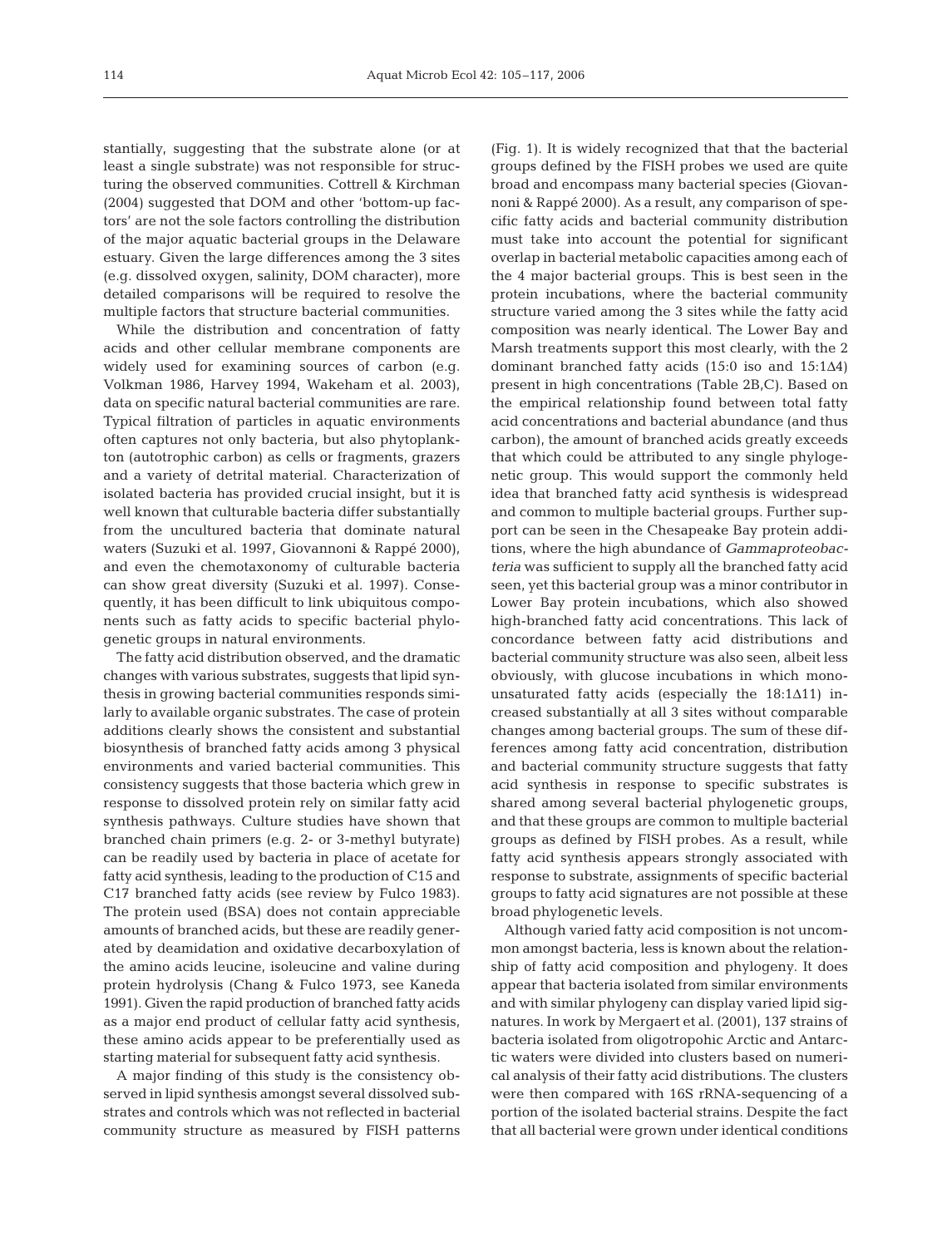(in this case on agar slants), a number of closely related bacteria showed varied fatty acid patterns, including the absence or presence of various branched acids. Among the 23 strains subject to 16S rRNA-sequencing, many showed considerable differences in fatty acid profiles in comparison with their nearest phylogenetic neighbors. Together with the results shown here for broader phylogenetic grouping and substrate response, we can speculate that while phylogenetic diversity allows broad fatty acid synthesis patterns under similar conditions, the presence of specific substrates provides the opportunity for uptake and synthesis of specific fatty acids among several bacterial groups. As a result, branched fatty acids traditionally considered a signature of bacterial organic carbon may indeed represent bacterial carbon, but cannot be considered ubiquitous markers. Instead, these fatty acids appear to represent multiple groups of bacteria in natural communities which respond to available carbon primers for lipid synthesis.

Isotopic signatures of individual fatty acids can be used to explore carbon sources, in particular when the added substrates are significantly different from the potential substrates present in estuarine waters. Following the β-oxidation pathway, biosynthesis of fatty acids typically yields carbon isotopic values that are depleted by up to 7‰ compared to the initial substrate (DeNiro & Epstein, 1977), although depletions usually range from –3 to –6‰ (Boschker et al. 1999, Boschker & Middelburg 2002). Stable isotope analysis of individual fatty acids from the 48 h Lower Bay control and protein incubations suggests that incorporation of protein was also variable, with a complex pattern of synthesis (Table 3). Fatty acids in the control incubations had  $^{13}$ C isotope values ranging from  $-24.8$  to –34.7‰, reflecting the utilization of a varied suite of compounds present in natural DOM, and varied capabilities of the diverse community for uptake.

Given the strong selection for protein utilization as seen in branched fatty acid synthesis, it was surprising that the addition of dissolved protein to estuarine waters did not result in a uniform pattern of isotope values. Relative to the control, stable isotope values of fatty acids synthesized during the protein incubation shifted from  $+1.30$  to  $-8\%$ , reflecting a selective incorporation of protein carbon into specific cellular fatty acids during bacterial growth. Such depletion has been observed in other studies (e.g. Abraham et al. 1998, Fang et al. 2002), but what is noteworthy is the variability associated with the fractionation in the present experiments. Certainly those fatty acids initiated from protein amino acids (odd-chain and branched acids) were also those that came to dominate the fatty acid composition in protein treatments at all 3 sites. Yet other acids were also produced, including those

which do not appear to rely on protein carbon, based on isotopic values (e.g. 16:0). Although recent work has shown that variable isotope patterns are possible during fatty acid synthesis (Teece et al. 1999, Zhang et al. 2003), the range of isotopic values seen here suggests that not all newly synthesized fatty acids incorporated carbon from the added dissolved protein, but instead a subset of fatty acids was synthesized utilizing available DOM already present (Table 3). Although a varied response in the presence of labile substrates supports the use of specific fatty acids as indices of substrate utilization, it also suggests that caution is required in assignments of bacterial utilization based solely on the observed fatty acid composition. Thus, more selective measures are required to assess the role of specific bacterial groups and their potential contribution to fatty acid signatures in environmental samples.

The results presented here show that bacteria among a number of phylogenic groups can rapidly respond to various substrates, and yet have similar lipid signatures. Adaptable fatty acid synthesis among phylogenetically different groups of bacteria was apparent, particularly during protein utilization where branched fatty acids were the dominant fatty acid produced. In conclusion,

- Fatty acids produced by bacteria depend upon the carbon source, with consistent trends seen regardless of physical environment and community structure. The breadth of fatty acids produced and the results of the isotopic analysis of individual fatty acids confirm that multiple pathways are operative
- Bacterial community structure, as revealed by FISH, confirmed that physical environments maintained different resident communities, and no singular group of bacteria responded preferentially to the addition of DOM as either individual substrate or complex natural material
- Taken together, the comparison of lipid biosynthesis and community-structure analysis suggests that fatty acid synthesis in response to specific substrates is shared among several bacterial phylogenetic groups. Changes in the diversity in bacterial communities and fatty acid synthesis over short time scales reflect both the changing availability of substrates and the rapid adaptation of the microbial community to changes in environmental variables.

*Acknowledgements.* This work was supported by the Chemical Oceanography program of the NSF. We thank M. Suzuki for very helpful discussions and comments on an early version of the manuscript, anonymous reviewers for constructive comments, and members of MOGEL for technical assistance. Contribution No. 3917, The University of Maryland Center for Environmental Science.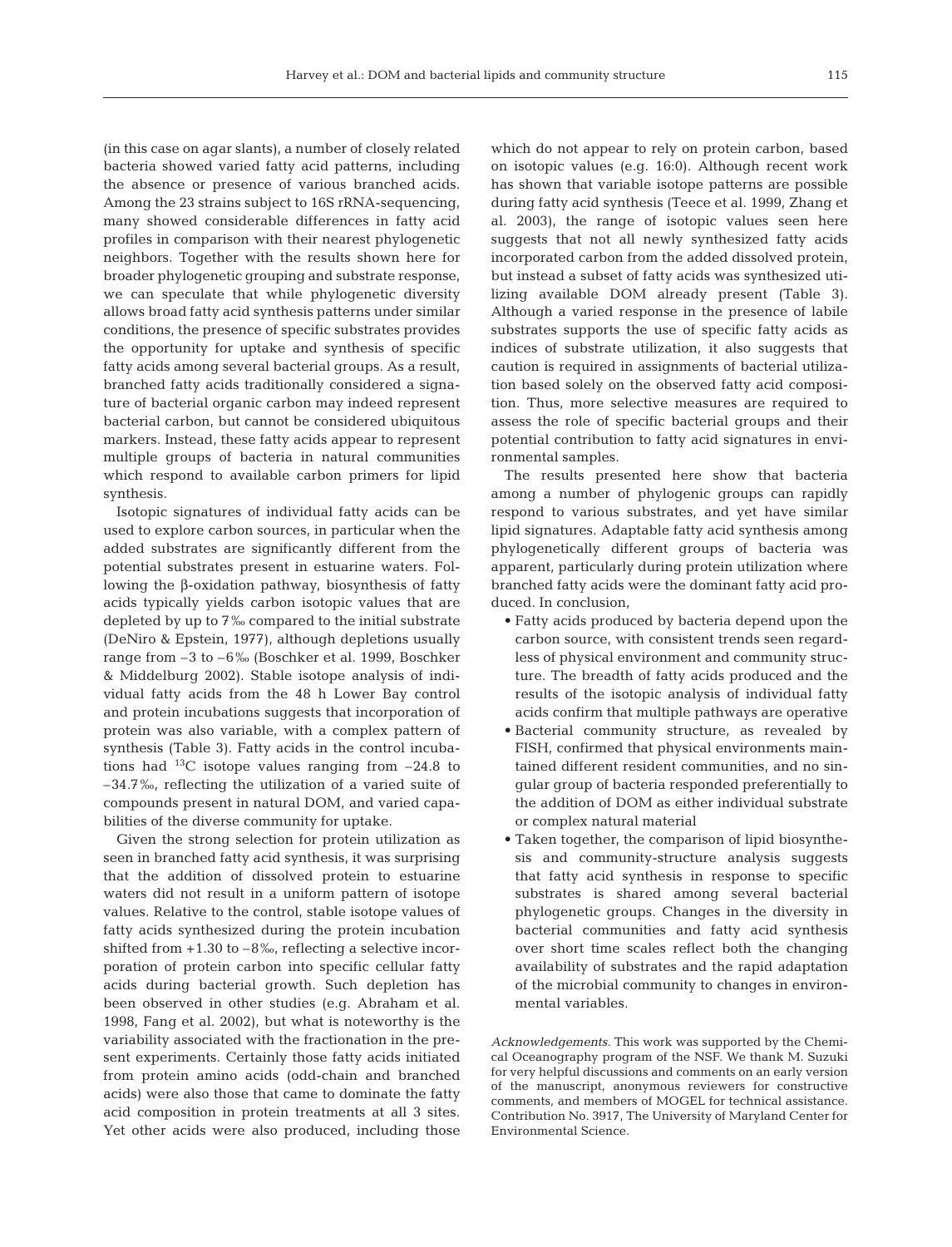#### LITERATURE CITED

- Abraham WR, Hesse C, Pelz O (1998) Ratios of carbon isotopes in microbial lipids as an indicator of substrate usage. Appl Environ Microbiol 64:4202–4209
- Bian LQ, Hinrichs KU, Xie TM, Brassell SC, Iversen H, Fossing H, Jørgensen BB, Hayes JM (2001) Algal and archaeal polyisoprenoids in a recent marine sediment: molecular isotopic evidence for anaerobic oxidation of methane. Geochem Geophys Geosyst 2:(2000GC000112)
- Boschker HTS, Middelburg JJ (2002) Stable isotopes and biomarkers in microbial ecology. FEMS Microbiol Ecol 40: 85–95
- Boschker HTS, de Brouwer JFC, Cappenberg TE (1999) The contribution of macrophyte-derived organic matter to microbial biomass in salt-marsh sediments: stable carbon isotope analysis of microbial markers. Limnol Oceanogr 44:309–319
- Bouvier TC, del Giorgio PA (2002) Compositional changes in free-living bacterial communities along a salinity gradient in two temperate estuaries. Limnol Oceanogr 47:453–470
- Carlson CA (2002) Production and removal processes. In: Hansell DA, Carlson CA (eds) Biogeochemistry of marine dissolved organic matter. Academic Press, San Diego, CA, p 91–151
- Chang NC, Fulco AJ (1973) The effects of temperature and fatty acid structure on lipid metabolism in *bacillus licheniformis*. Biochim Biophys Acta 296:287–299
- Cottrell MT, Kirchman DL (2000) Natural assemblages of marine Proteobacteria and members of the *Cytophaga-Flavobacter* cluster consuming low- and high- molecularweight dissolved organic matter. Appl Environ Microbiol 66:1692–1697
- Cottrell MT, Kirchman DL (2004) Single-cell analysis of bacterial growth, cell size, and community structure in the Delaware estuary. Aquat Microb Ecol 34:139–149
- del Giorgio PA, Cole JJ (1998) Bacterial growth efficiency in natural aquatic systems. Annu Rev Ecol Syst 29:503–541
- DeNiro MJ, Epstein S (1977) Mechanism of carbon isotope fractionation associated with lipid synthesis. Science 197: 261–263
- Fang J, Barcelona MJ, Abrajano T, Nogi Y, Kato C (2002) Isotopic composition of fatty acids of extremely piezophilic bacteria from the Mariana Trench at 11,000 m. Mar Chem 80:1–9
- Fuchs BM, Zubkov MV, Sahm K, Burkill PH, Amann R (2000) Changes in community composition during dilution cultures of marine bacterioplankton as assessed by flow cytometric and molecular biological techniques. Environ Microbiol 2:191–201
- Fulco AJ (1983) Fatty acid metabolism in bacteria. Prog Lipid Res 22:133–160
- Giovannoni SJ, Rappé MS (2000) Evolution, diversity and molecular ecology of marine prokaryotes, In: Kirchman DL (ed) Microbial ecology of the ocean. Wiley-Interscience, New York, p 47–84
- Glöckner FO, Fuchs BM, Amann R (1999) Bacterioplankton compositions of lakes and oceans: a first comparison based on fluorescence *in situ* hybridization. Appl Environ Microbiol 65:3721–3726
- Guckert JB, Antworth CP, Nichols PD, White DC (1985) Phospholipid, ester-linked fatty acid profiles as reproducible assays for changes in prokaryotic community structure of estuarine sediments. FEMS Microbiol Ecol 31:147–158
- Harvey HR (1994) Fatty acids and sterols as source markers of organic matter in sediments of the North Carolina continental slope. Deep-Sea Res II 41:783–796
- Harvey HR, Macko SA (1997) Catalysts or contributors? Tracking bacterial mediation of early diagenesis in the marine water column. Org Geochem 26:531–544
- Harvey HR, Mannino A (2001) The chemical composition and cycling of particulate and macromolecular dissolved organic matter in temperate estuaries as revealed by molecular organic tracers. Org Geochem 32:527–542
- Harvey HR, McManus GB (1991) Marine ciliates as a widespread source of tetrahymanol and hopan-3-beta-ol in sediments. Geochim Cosmochim Acta 55:3387–3390
- Kaneda T (1991) Iso- and anteiso-fatty acids in bacteria: biosynthesis, function, and taxonomic significance. Microbiol Rev 55:288–302
- Kirchman DL (2000) Microbial ecology of the oceans. John Wiley & Sons, New York
- Kirchman DL (2002) The ecology of *Cytophaga-Flavobacteria* in aquatic environments. FEMS Microbiol Ecol 39:91–100
- Kirchman DL, Dittel AI, Findlay SEG, Fischer D (2004) Changes in bacterial activity and community structure in response to dissolved organic matter in the Hudson River, New York. Aquat Microb Ecol 35:243–257
- Kirchman DL, Dittel AI, Malmstrom RR, Cottrell MT (2005) Biogeography of major bacterial groups in the Delaware estuary. Limnol Oceanogr 50:1697–1706
- Koga Y, Morii H, Akagawa-Matsushita M, Ohga M (1998) Correlation of polar lipid composition with 16S rRNA phylogeny in methanogens. Further analysis of lipid component parts. Biosci Biotechnol Biochem 62:230–236
- Malmstrom RR, Cottrel MT, Elifantz H, Kirchman DL (2005) Biomass production and assimilation of dissolved organic matter by SAR11 bacteria in the Northwest Atlantic Ocean. Appl Environ Microbiol 71:2979–2986
- Mannino A, Harvey HR (1999) Lipid composition in particulate and dissolved organic matter in the Delaware Estuary: sources and diagenetic patterns. Geochim Cosmochim Acta 63:2219–2235
- Mergaert J, Verhelst A, Cnockaert MC, Tan TL, Swings J (2001) Characterization of facultative oligotrophic bacteria from polar seas by analysis of their fatty acids and 16S rDNA sequences. Syst Appl Microbiol 24:98–107
- Morris RM, Rappé MS, Connon SA, Vergin KL, Siebold WA, Carlson CA Giovannoni SJ (2002) SAR11 clade dominates ocean surface bacterioplankton communities. Nature 420: 806–810
- Nichols PD, Guckert JB, White DC (1986) Determination of monounsaturated fatty acid double bond position and geometry for microbial monocultures and complex consortia by capillary GC-MS of their dimethyl disulfide adducts. J Microbiol Methods 5:49–55
- Pennock JR, Sharp JH (1986) Phytoplankton production in the Delaware estuary: temporal and spatial variability. Mar Ecol Prog Ser 34:143–155
- Ratledge C, Wilkenson SG (1989) Microbial lipids, Vol 2. Chapter 13. Biosynthesis of fatty acids and related compounds. Academic Press, New York, p 3–42
- Sharp JH, Culberson CH, Church TM (1982) The chemistry of the Delaware estuary. General considerations. Limnol Oceanogr 27:1015–1028
- Sharp JH, Cifuentes LA, Coffin RB, Pennock JR, Wong KC (1986) The influence of river variability on the circulation, chemistry, and microbiology of the Delaware Estuary. Estuaries 9:261–269
- Sinninghe Damsté JS, Strous M, Rijpstra WIC, Hopmans EC, Geenevasen JAJ, van Duin ACT, van Niftrik LA, Jetten MSM (2002) Linearly concatenated cyclobutane lipids form a dense bacterial membrane. Nature 419:708–712
- Sturt HF, Summons RE, Smith K, Elvert M, Hinrichs KU (2004)